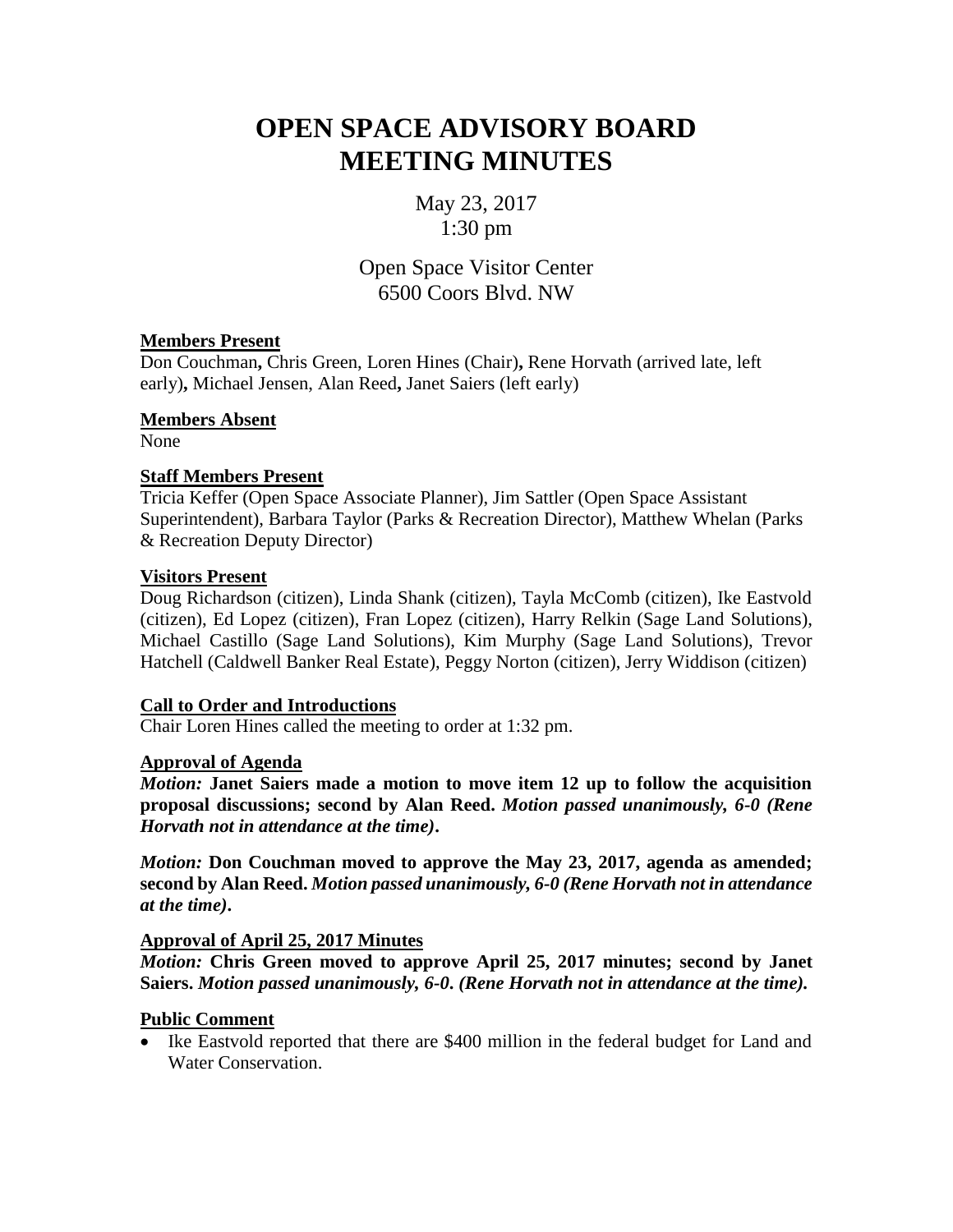# **Announcements and Correspondence**

- Michael Jensen announced that the river is still high and areas in the Bosque flooded.
- Michael Jensen distributed a section of the zoning conversion map to show changes from private open space to planned community in the High Desert area. City Planning informed him that the map approved by the EPC was inaccurate, but staff will change it to show correct amounts of private open space.
- Barbara Taylor updated the board on the status of the City budget.
- Rene Horvath gave an update on the status of the Integrated Development Ordinance.

## **Election of Officers**

*Motion:* **Janet Saiers moved to appoint Michael Jensen as chair; second by Alan Reed.**  *Motion passed unanimously, 7-0***.**

*Motion:* **Janet Saiers moved to appoint Chris Green as vice-chair; second by Alan Reed.** *Motion passed unanimously, 7-0***.**

## **Real Property Report**

Jim Sattler presented information on the proposed acquisition in the Foothills for a potential new trailhead.

# *Motion:* **Alan Reed moved to table for future consideration as a priority acquisition; second by Don Couchman.** *Motion passed unanimously, 7-0***.**

Trevor Hatchell presented on the proposed acquisition adjacent to Manzano Open Space near the Tijeras Arroyo.

## *Motion:* **Alan Reed moved to table for future consideration as a priority acquisition; second by Rene Horvath.** *Motion passed unanimously, 7-0***.**

## **Presentation: Crestview Bluff acquisition proposal**

Harry Relkin presented on a proposed acquisition at Crestview Bluff, south of Central and west of the Arenal Canal. Michael Jensen suggested coordinating with the County or AMAFCA when discussing potentially purchasing this property in the future.

*Motion:* **Alan Reed moved to table for future consideration as a priority acquisition; second by Don Couchman.** *Motion passed unanimously, 7-0***.**

## **Action: Board's proposed alternative for Petroglyph National Monument Visitor Use Management Plan**

The board discussed their proposed alternative map of Petroglyph National Monument trails and access points.

*Motion:* **Alan Reed moved to approve the existing multi-use trail from Unser to the boundary of Atrisco Vista (Paseo de la Mesa) with consideration of additional fencing; second by Chris Green.** *Motion passed unanimously, 7-0***.**

*Motion:* **Alan Reed moved to approve the existing Boca Negra multi-use trail in the old Atrisco alignment to its intersection with Unser; second by Janet Saiers.** *Motion passed unanimously, 7-0***.**